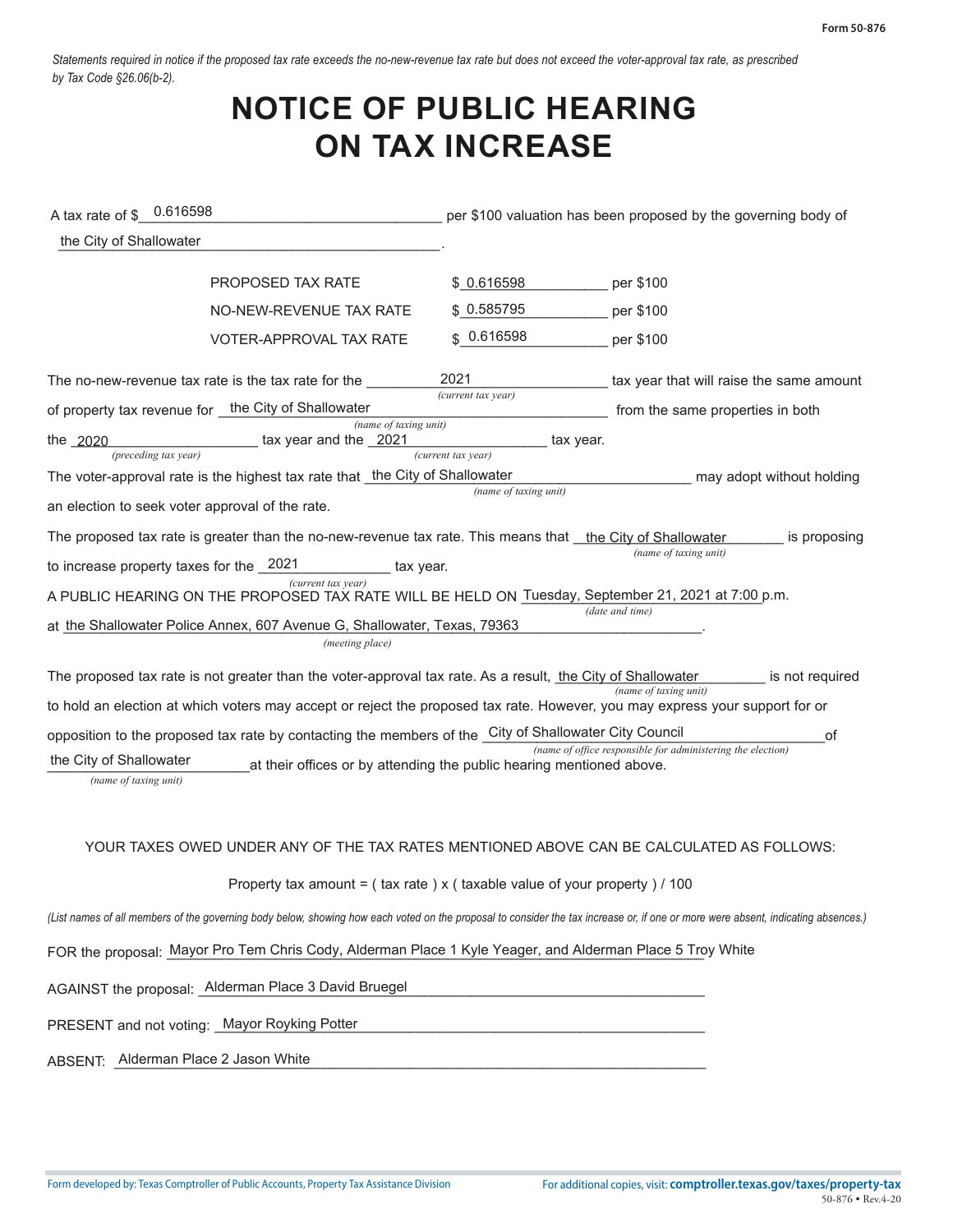The 86th Texas Legislature modified the manner in which the voter-approval tax rate is calculated to limit the rate of growth of property taxes in the state.

The following table compares the taxes imposed on the average residence homestead by \_<u>the City of Shallowater \_\_\_\_\_\_</u> last year

*(name of taxing unit) (name of taxing unit)*  to the taxes proposed to the be imposed on the average residence homestead by \_the City of Shallowater \_\_\_\_\_\_\_\_\_\_\_\_\_ this year.

|                                        | 2020                                                                                           | 2021                                                                                           | Change                                                                                                                                                                                                                                                                                                                                                                                                        |
|----------------------------------------|------------------------------------------------------------------------------------------------|------------------------------------------------------------------------------------------------|---------------------------------------------------------------------------------------------------------------------------------------------------------------------------------------------------------------------------------------------------------------------------------------------------------------------------------------------------------------------------------------------------------------|
| Total tax rate (per<br>\$100 of value) | 2020 adopted tax<br>rate<br>0.653802                                                           | 2021 proposed tax<br>rate<br>0.616598                                                          | (Increase/Decrease) of (nominal difference<br>between tax rate for preceding year and<br>proposed tax rate for current year) per \$100,<br>or (percentage difference between tax rate<br>for preceding year and proposed tax rate for<br>current year)% 5.69% Decrease                                                                                                                                        |
| Average<br>homestead taxable<br>value  | 2020 average<br>taxable value<br>of residence<br>homestead<br>\$167,132                        | 2021 average<br>taxable value<br>of residence<br>homestead<br>\$185,635                        | (Increase/Decrease) of (percentage<br>difference between average taxable value<br>of residence homestead for preceding year<br>and current year)%<br>11.07% Increase                                                                                                                                                                                                                                          |
| Tax on average<br>homestead            | 2020 amount of<br>taxes on average<br>taxable value<br>of residence<br>homestead<br>\$1,092.71 | 2021 amount of<br>taxes on average<br>taxable value<br>of residence<br>homestead<br>\$1,144.62 | (Increase/Decrease) of (nominal<br>difference between amount of taxes<br>imposed on the average taxable value of a<br>residence homestead in the preceding year<br>and the amount of taxes proposed on the<br>average taxable value of a residence<br>homestead in the current year), or<br>(percentage difference between taxes<br>imposed for preceding year and taxes<br>proposed for current year)% 4.75% |
| Total tax levy on<br>all properties    | 2020 levy<br>1,186,969                                                                         | (2021 proposed<br>rate x current total<br>value)/100<br>1,288,741.56                           | (Increase/Decrease) of (nominal difference<br>between preceding year levy and proposed<br>levy for current year), or (percentage<br>difference between preceding year levy and<br>proposed levy for current year)% 8.57%                                                                                                                                                                                      |